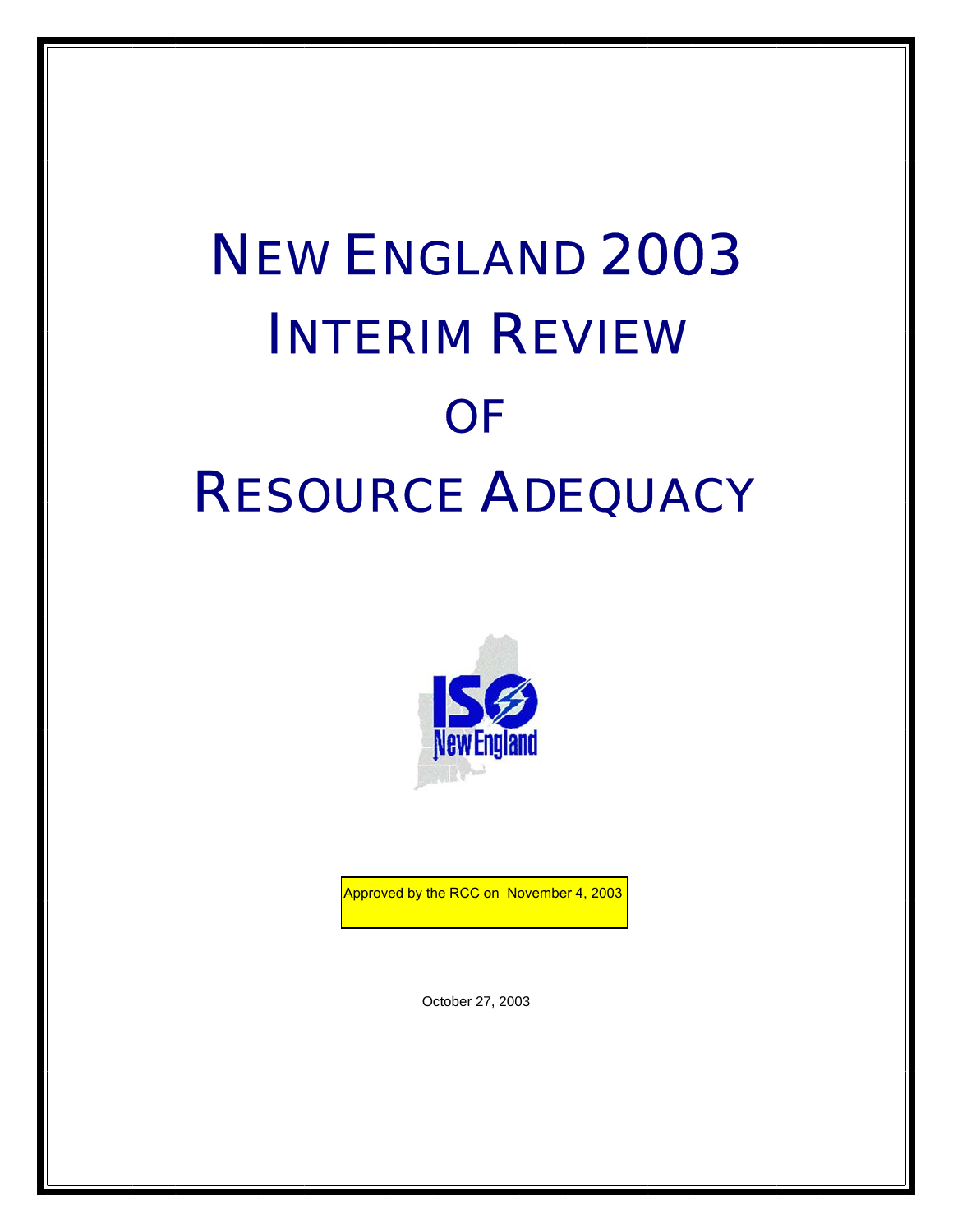# **NEW ENGLAND 2003 INTERIM REVIEW OF RESOURCE ADEQUACY**

#### **EXECUTIVE SUMMARY**

This is ISO New England's 2003 Annual Interim Assessment of its 2002 Area Review of Resource Adequacy covering 2004 through 2007. This assessment is conducted to comply with the Reliability Assessment Program established by the Northeast Power Coordinating Council (NPCC). This assessment follows the resource adequacy review guidelines as outlined in the NPCC B-8 Document "Guidelines for Area Review of Resource Adequacy. "

Results of this interim assessment show that New England will comply with the NPCC resource adequacy reliability criterion under the Reference Load Forecast. However, 90 MW of load relief resources will be needed in southwestern Connecticut in 2007, should the High Load Forecast materialize.

If the new generation additions in southwestern Connecticut are delayed, approximately 100 to 420 MW of load relief resources will be needed in southwestern Connecticut in order for New England to comply with the resource adequacy reliability criterion during the study period.

#### **INTRODUCTION**

This is the first update of the New England 2002 Triennial Review of Resource Adequacy, which was approved in November 2002. Since then, ISO New England has conducted a comprehensive resource adequacy assessment as part of the Regional Transmission Expansion Plan, 2003 (RTEP03). The major assumptions of this interim review are consistent with those used for the RTEP03 assessment.

#### **ASSUMPTION CHANGES**

#### **Resources**

The 2002 Triennial Review assumed a total of 5,984 MW cumulative new capacity additions by the year 2004. As of August 2003, 4,912 MW of that has been placed in commercial operation. The remaining 1,072 MW includes the Milford Units<sup>1</sup> (536 MW) and Meriden Power (536 MW). Since Meriden Power had stopped construction, it is not modeled in this review. This review assumes that the Milford Units will be in service in 2004. In addition, two units not modeled in the 2002 Triennial Review, English 7 and 8 (70 MW), are assumed to be in service by 2004. This Interim Review also reflects the 100 MW generations increase as a result of the Great Lakes Hydro America new interconnection not modeled in the 2002 Triennial Review.

In the 2002 Triennial Review, the deactivation of Devon Units 7, 8 and 10 (a total of 231 MW) was modeled only as a sensitivity scenario; however, in this review, the deactivation of these units is modeled in the Base Case.

<sup>&</sup>lt;sup>1</sup> In RTEP03, the Milford Units are rerated to 450 MW.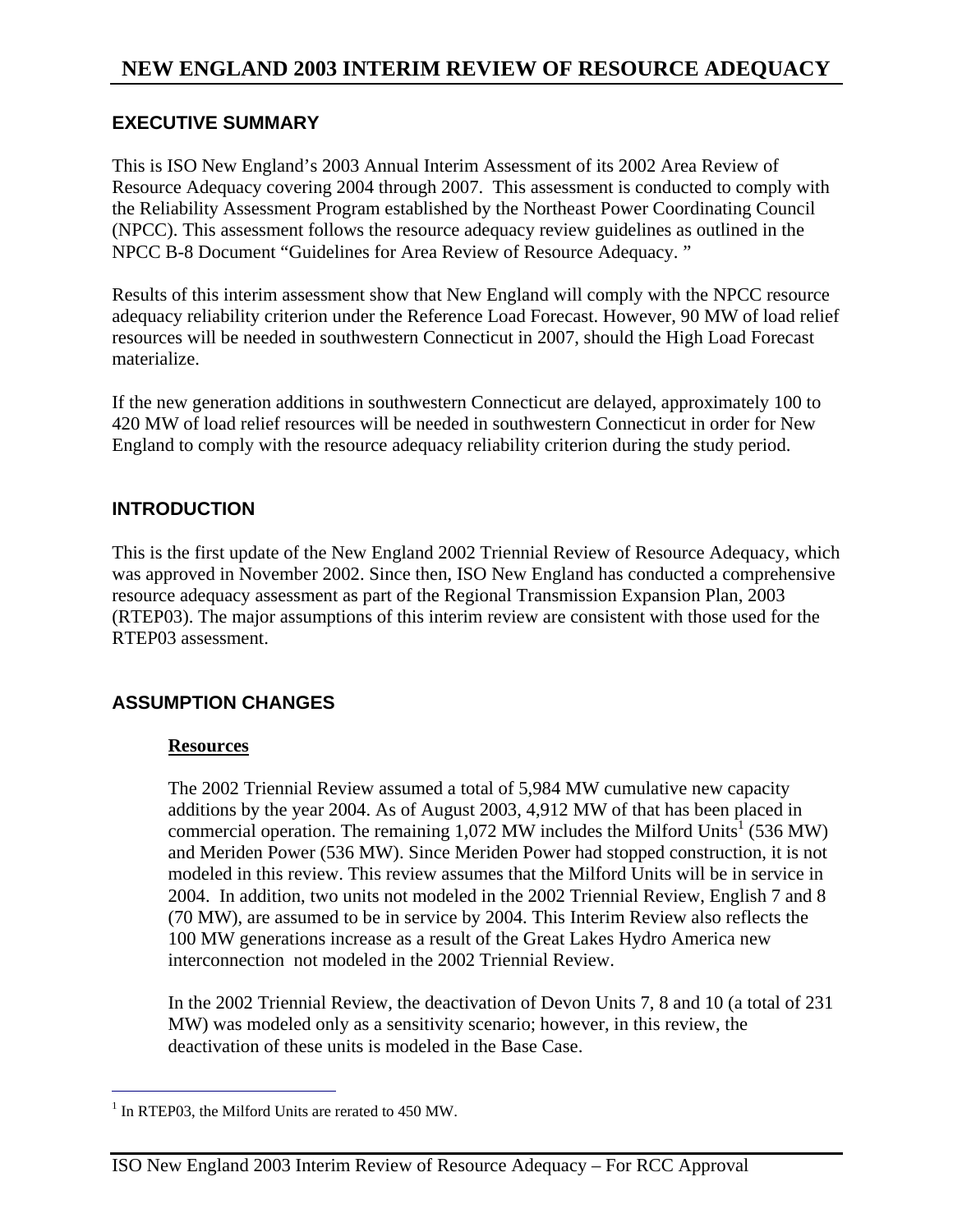Considering the uncertainty of their commercial operation, the Milford and English Units are assumed to be delayed beyond the study period from 2004 to 2007 as a sensitivity scenario. This sensitivity scenario also assumes the continued operation of Devon Units 7 and 8.

In summary, the installed capacity comparisons between the 2002 Review and this Interim Review are shown in the following table.

|      | <b>Base Case</b>   |                    | <b>Sensitivity Case</b> |                    |
|------|--------------------|--------------------|-------------------------|--------------------|
| Year | 2002 Triennial     | 2003 Interim       | 2002 Triennial          | 2003 Interim       |
|      | <b>Review (MW)</b> | <b>Review (MW)</b> | <b>Review (MW)</b>      | <b>Review (MW)</b> |
| 2004 | 33,292             | 31,984             | 33,067                  | 31,638             |
| 2005 | 33,292             | 31,984             | 33,067                  | 31,638             |
| 2006 | 33,292             | 31,984             | 33,067                  | 31,638             |
| 2007 | 33,292             | 31,984             | 33,067                  | 31,638             |

## **Table 1. Installed Capacity Comparison**

## **Load**

Tables 2 and 3 compare the New England peak load forecasts for the 2002 Triennial Review and this review. As shown in Table 2, the reference annual peak loads used in the 2003 Interim Review are about 500 to 600 MW higher than the corresponding values used in the 2002 Triennial Review. The difference is mainly due to the result of the updated load forecast parameters used for the forecast process, including both economy and weather.

As shown in Table 3, the annual peak loads associated with the High Load Forecast for this interim review are approximately 100 to 400 MW lower than those assumed in the 2002 review due to lower economic growth assumptions than the assumptions used in the 2002 Triennial Review.

| Year | <b>2002 Triennial Review</b><br>(MW) | <b>2003 Interim Review</b><br>(MW) | <b>Difference</b><br>(MW) |
|------|--------------------------------------|------------------------------------|---------------------------|
| 2004 | 25,123                               | 25,690                             | $+567$                    |
| 2005 | 25,443                               | 25,996                             | $+553$                    |
| 2006 | 25,817                               | 26,292                             | $+475$                    |
| 2007 | 26,159                               | 26,622                             | $+463$                    |

#### **Table 2.Reference Peak Load Forecast Comparison**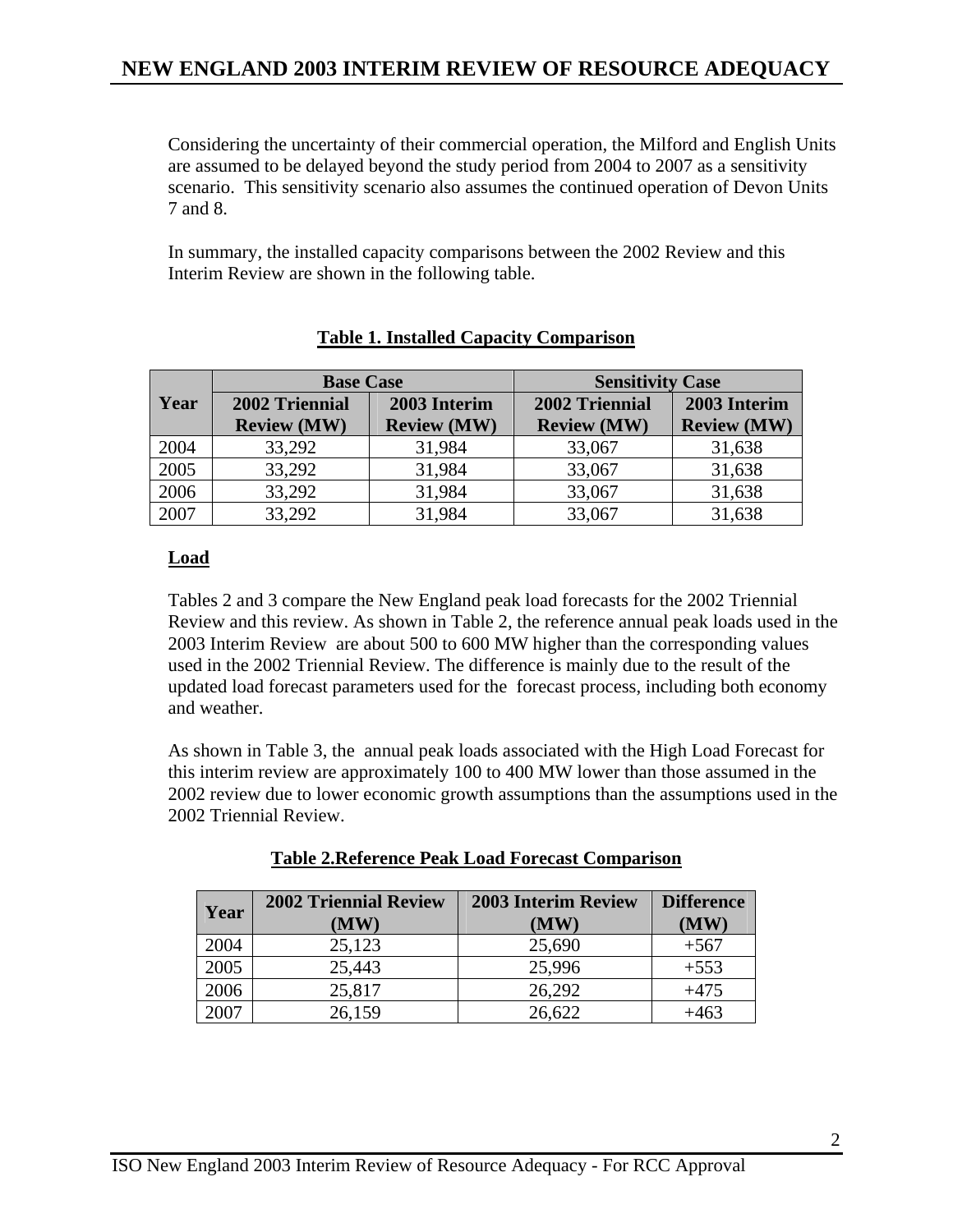| Year | <b>2002 Triennial Review</b><br>(MW) | <b>2003 Interim Review</b><br>(MW) | <b>Difference</b><br>(MW) |
|------|--------------------------------------|------------------------------------|---------------------------|
| 2004 | 26,507                               | 26,139                             | $-368$                    |
| 2005 | 27,054                               | 26,729                             | $-325$                    |
| 2006 | 27,629                               | 27,339                             | $-290$                    |
| 2007 | 28,152                               | 28,004                             | $-148$                    |

## **Table 3. High Load Forecast Comparison**

#### **Interface**

The sub-area representation modeled in this 2003 Interim Review is consistent with the 2002 Triennial Review. However, the transfer capabilities of some interfaces have changed to reflect changes (e.g. upgrades) made to the transmission system. Table 4 compares the interface limits used for these two studies.

| <b>Interface or Interface</b><br>Group | 2002 Triennial<br><b>Review (MW)</b> | 2003 Interim<br><b>Review (MW)</b> | <b>Explanation for</b><br><b>Change</b>                                           |
|----------------------------------------|--------------------------------------|------------------------------------|-----------------------------------------------------------------------------------|
| <b>Boston Import</b>                   | 3,500<br>3,600 (Jan 2006)            | 3,600                              | <b>System Upgrades</b>                                                            |
| <b>SEMA</b> Export                     | 1,450                                | 2,300                              | <b>System Upgrades</b>                                                            |
| <b>SEMA/RI Export</b>                  | 2,200                                | 3,000                              | <b>System Upgrades</b>                                                            |
| East to West                           | 2,100                                | 2,400                              | <b>System Upgrades</b>                                                            |
| <b>Connecticut Import</b>              | 2,500                                | 2,200                              | 2,500 MW values used in<br>2002 was based on<br>temporary system<br>configuration |
| Southwestern CT Import                 | 1,850<br>2,150 (May 2004)            | 2,000<br>2,600 (Jan 2005)          | Further analysis;<br>Scheduled system<br>upgrade                                  |
| Norwalk/Stamford Import                | 1,100                                | 1,100<br>1,300 (Jan 2005)          | Scheduled system<br>upgrade                                                       |
| New York/New England                   | $1,400$ (summer)<br>1,700 (winter)   | $1,550$ (summer)<br>975 (winter)   | New operating studies                                                             |
| Highgate Import                        | 225                                  | 210                                | Load increase on HQ<br>system                                                     |

#### Table 4. Change In Interface Limits<sup>2</sup>

**<sup>2</sup>**<br>
<sup>2</sup> Only those interfaces having limit changes are included in this table.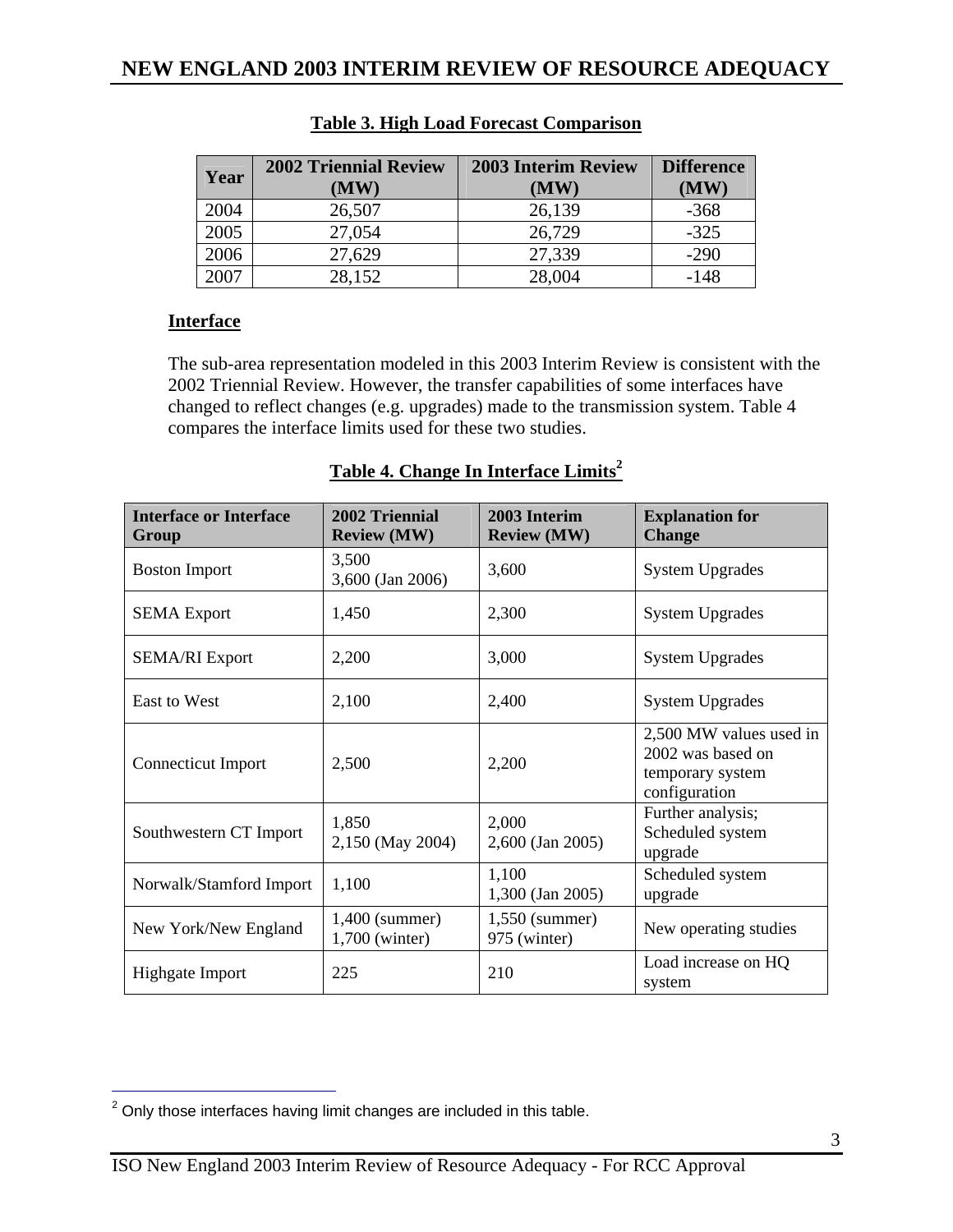#### **Fuel Supply Diversity**

 An important aspect of regional system planning for reliability is the degree of diversity and dependency on specific fuels for energy supply. ISO New England has conducted various assessments regarding fuel dependency. Given that New England is becoming more and more dependent on natural gas as an electrical energy fuel source, the assessments have particularly focused on issues relating to the ability of the gas pipeline infrastructure to supply the energy needs of New England. Results of these assessments have been published in reports and are available from ISO New England upon request. The 2003 Regional Transmission Expansion Plan also included a fuel diversity assessment. As noted in the Draft 2003 Regional Transmission Expansion Plan Executive Summary, "Studies indicate that New England's projected reliance upon natural gas-fired generating units has potentially negative system-wide impacts. The advent of several thousand megawatts of new gas-fired combined cycle units in New England could have serious reliability impacts on the system should gas pipe line interruptions or extremely cold weather occur…ISO New England has formed a Fuel Diversity Working Group to examine the problem. The effort will focus on understanding the dynamic relationships between the electric and natural gas infrastructure in New England, and how electric reliability could be impacted." In summary, ISO New England is concerned with issues relating to fuel supply and is actively reviewing associated reliability impacts on the bulk power system to make sure that system reliability would not be compromised due to fuel supply issues.

#### **New Market Rules**

ISO New England and the New England Transmission Owners are planning to file a joint proposal to the Federal Energy Regulatory Commission by the end of October 2003 for the formation of a Regional Transmission Organization (RTO) for New England. The creation of an RTO is expected to strengthen the independent oversight of the region's bulk power system and wholesale electricity marketplace thus assuring for power system reliability and a competitive wholesale market for the region's consumers and its economy.

ISO New England and the New England Power Pool are working toward the development of a locational installed capacity market (LICAP) with a June 1, 2004 target implementation date. The implementation of LICAP is expected to provide appropriate market and reliability signals regarding the need for resources in sub-regions of New England.

#### **Others**

Other assumptions for these two reviews are quite consistent, or the changes are negligible due to not having dramatic impacts on the reliability results.

## **RESULTS AND CONTINGENCY PLAN**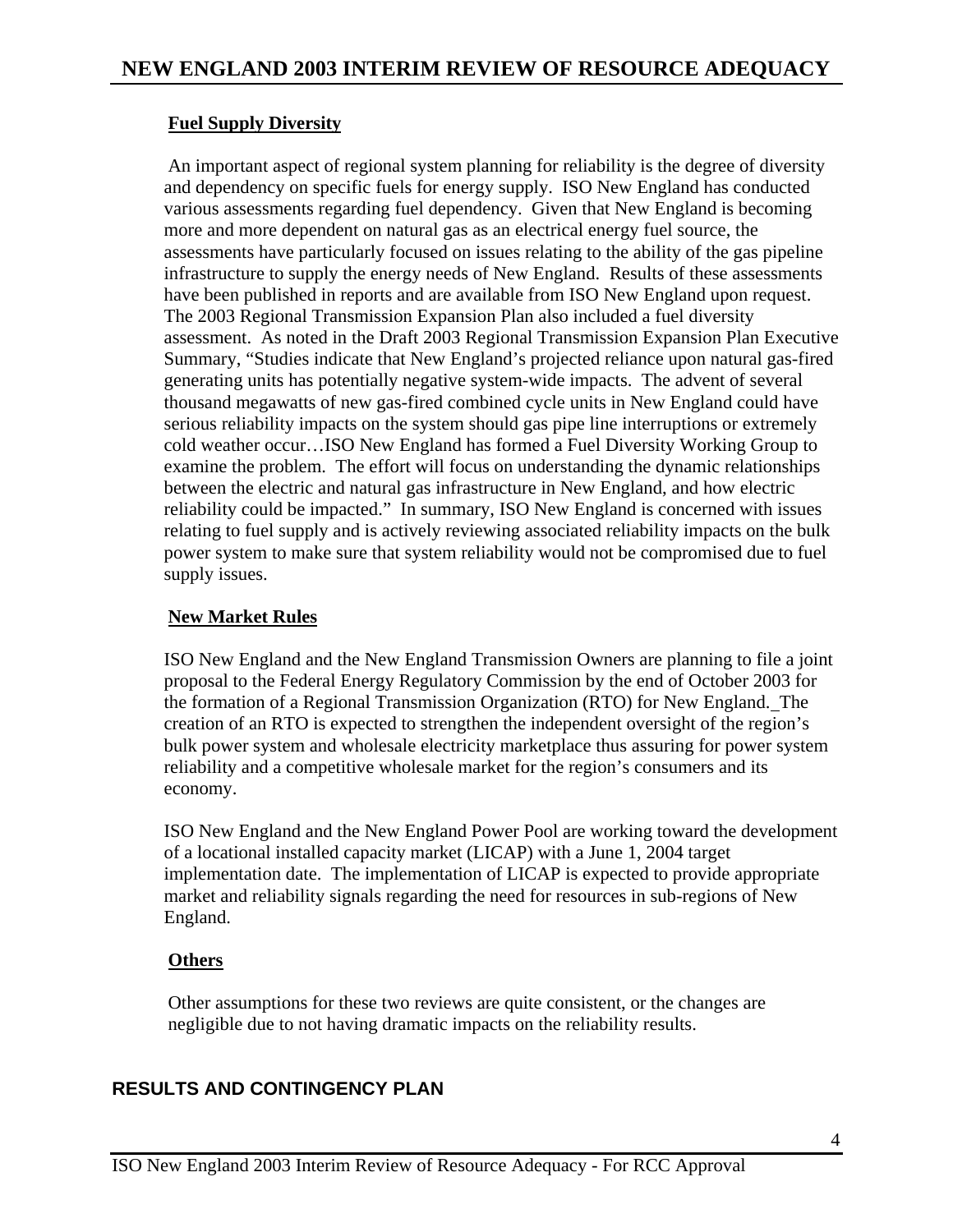# **NEW ENGLAND 2003 INTERIM REVIEW OF RESOURCE ADEQUACY**

Tables 5 through 8 summarize the New England system Loss of Load Expectation (LOLE) results for various scenarios. Tables 5 and 6 indicate that, with the Reference Load Forecast, New England is in compliance with the NPCC criterion except in the year 2004 of the Sensitivity Case. However, with the High Load Forecast as presented in Tables 7 and 8, there will be violations of the criterion in 2007 for the Base Case, and in 2004, 2006 and 2007 for the Sensitivity Case.

| Year | <b>2002 Triennial Review</b><br>(Days/Year) | <b>2003 Interim Review</b><br>(Days/Year) |
|------|---------------------------------------------|-------------------------------------------|
| 2004 | 0.000                                       | 0.055                                     |
| 2005 | 0.000                                       | 0.012                                     |
| 2006 | 0.000                                       | 0.019                                     |
| 2007 | 1.003                                       | 0.030                                     |

#### **Table 5. Base Case LOLE With Reference Load Forecast**

| <b>Table 6. Sensitivity Case LOLE With Reference Load Forecast</b> |
|--------------------------------------------------------------------|
|--------------------------------------------------------------------|

| Year | <b>2002 Triennial Review</b><br>(Days/Year) | <b>2003 Interim Review</b><br>(Days/Year) |
|------|---------------------------------------------|-------------------------------------------|
| 2004 | 0.002                                       | 0.202                                     |
| 2005 | 0.002                                       | 0.042                                     |
| 2006 | 0.003                                       | 0.054                                     |
| 2007 | 0.006                                       | 0.073                                     |

#### **Table 7. Base Case LOLE With High Load Forecast**

| Year | <b>2002 Triennial Review</b><br>(Days/Year) | <b>2003 Interim Review</b><br>(Days/Year) |
|------|---------------------------------------------|-------------------------------------------|
| 2004 | 0.004                                       | 0.099                                     |
| 2005 | 0.007                                       | 0.031                                     |
| 2006 | 0.015                                       | 0.066                                     |
| 2007 | 0.033                                       | በ 127                                     |

#### **Table 8. Sensitivity Case LOLE With High Load Forecast**

| Year | <b>2002 Triennial Review</b><br>(Days/Year) | <b>2003 Interim Review</b><br>(Days/Year) |
|------|---------------------------------------------|-------------------------------------------|
| 2004 | 0.014                                       | 0.370                                     |
| 2005 | 0.016                                       | 0.095                                     |
| 2006 | 0.041                                       | 0.170                                     |
| 2007 | ) 082-                                      | 799                                       |